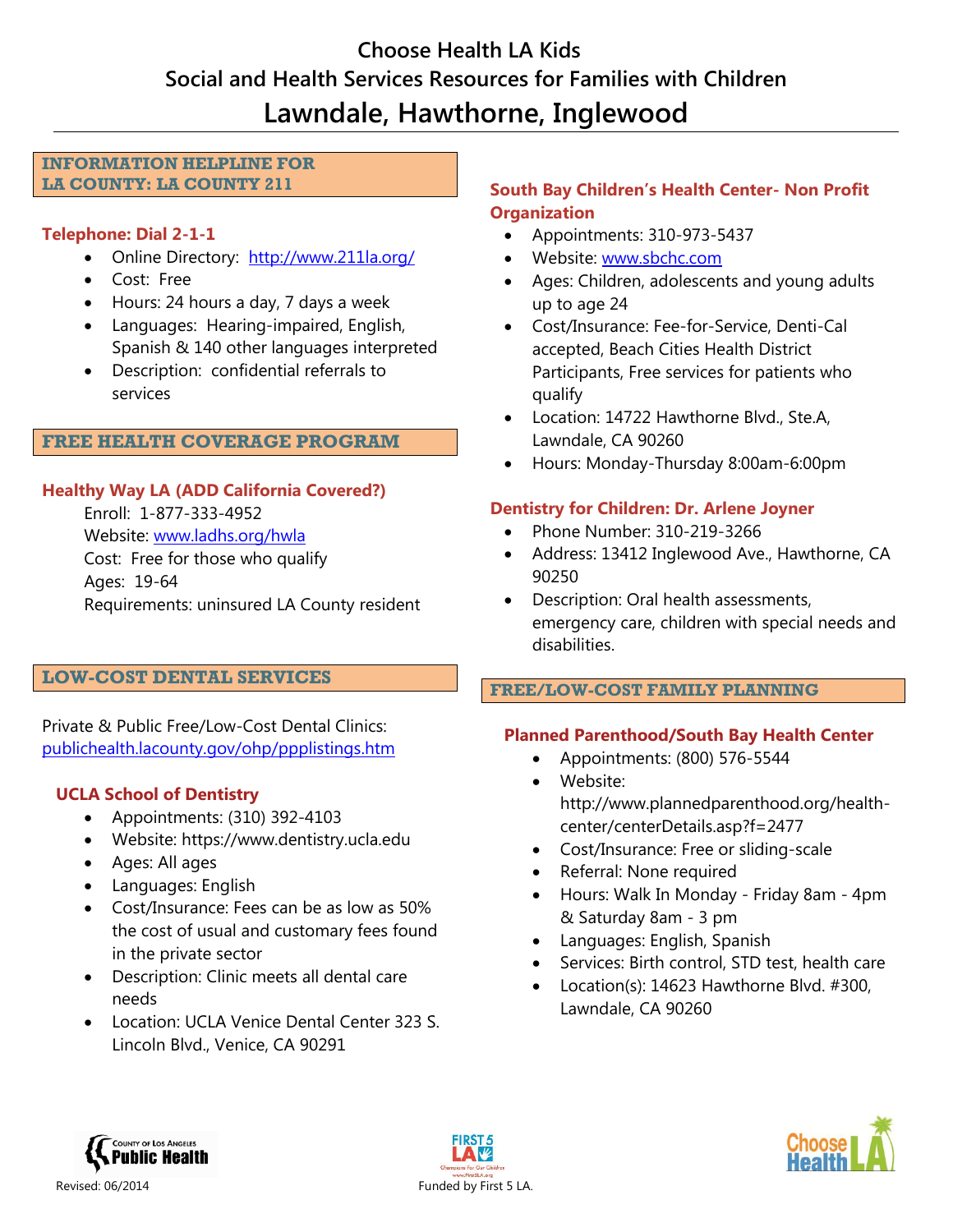### **Los Angeles Community Care Medical Group**

- Location: 11633 S. Hawthorne Blvd., Suite 103 Hawthorne, CA
- Phone Number: 310-219-2929
- Description: Free Pap smears, mammograms, pregnancy tests, & family planning

### **Find a family planning clinic near you:**

Web: [www.hhs.gov/opa/](http://www.hhs.gov/opa/)  Espanol: [www.hhs.gov/opa/espanol/index.html](http://www.hhs.gov/opa/espanol/index.html)

#### **PRENATAL AND PRIMARY/URGENT CARE**

### **Find a medical or dental clinic care near you:**

LA County Dept of Health Services Clinics: [www.ladhs.org/wps/portal/clinicsearch](http://www.ladhs.org/wps/portal/clinicsearch) Urgent Care[:www.ladhs.org/wps/portal/urgentcare](http://www.ladhs.org/wps/portal/urgentcare)

US Health Resources & Services Administration Federally-Qualified Health Centers (FQHCs) [findahealthcenter.hrsa.gov/Help/](http://findahealthcenter.hrsa.gov/Help/)

Community Clinic Association of LA County [www.ccalac.org](http://www.ccalac.org/) – "Find a Clinic" tab

### **Partners For Healthy Kids Van**

- General Information: 310-514-5466
- Description: The Van provides FREE medical care for sick and injured children, physicals for children with no medical insurance, and immunizations. Parent or guardian must be present.
- Hours: Every Thursday; 8:30am-11:30am
- Location: William Anderson Elementary/Will Rogers Middle School 4110 W 154<sup>th</sup> St. Lawndale, CA 90260
- Phone Number: 301-676-0197, 310-676-1197

### **Vasek Polak Health Clinic**

Appointments: 310-355-0100

- Location: 13355 Hawthorne Blvd. Hawthorne, CA 90250
- Description: For uninsured adults, the Vasek Polak Health Clinic is an alternative option to emergency room care for non-urgent conditions
- Website: http://california.providence.org/torrance/ser vices/emergency/patient-familysupport/providence-low-cost-health-clinics

### **Curtis Tucker Health Center**

- Appointments:  $(310)$  419-5325
- Location: 123 W Manchester Blvd, Inglewood, CA 90301
- Hours: Mon-Fri 9:00am-5:00pm
- Curtis Tucker Local Community Resources: http://www.cityofhope.org/document/ccarecomm-res-inglewood
- Hours: Mon-Fri 8:00am-7:00pm, Sat 9:00am-3:00pm
- Appointments preferred, walk-ins are welcome.

### **FREE/LOW-COST MENTAL HEALTH CARE**

**For immediate help:** National Perinatal & Postpartum Depression Hotline (available 24/7) 1- 800-773-6667 or 800-PPD-MOMS

**Find a clinic or urgent care center:** [LA County](http://dmh.lacounty.gov/wps/portal/dmh)  [ACCESS](http://dmh.lacounty.gov/wps/portal/dmh) Center Helpline (available 24/7) 1-800-854- 7771<http://dmh.lacounty.gov/wps/portal/dmh>

### **For help finding services, call a "Navigator" from LA County Dept of Mental Health SPA 8:**

- 24/7 Hotline: 1-800-854-7771
- Up to Age 15: Belen Williams (562) 435- 2257
- Ages 16-25: Sylvia Wang (323) 525-6435
- Ages 26-59: Lisa Powell (562) 435-2287
- Age 60+: Lisa Powell (562) 435-2287





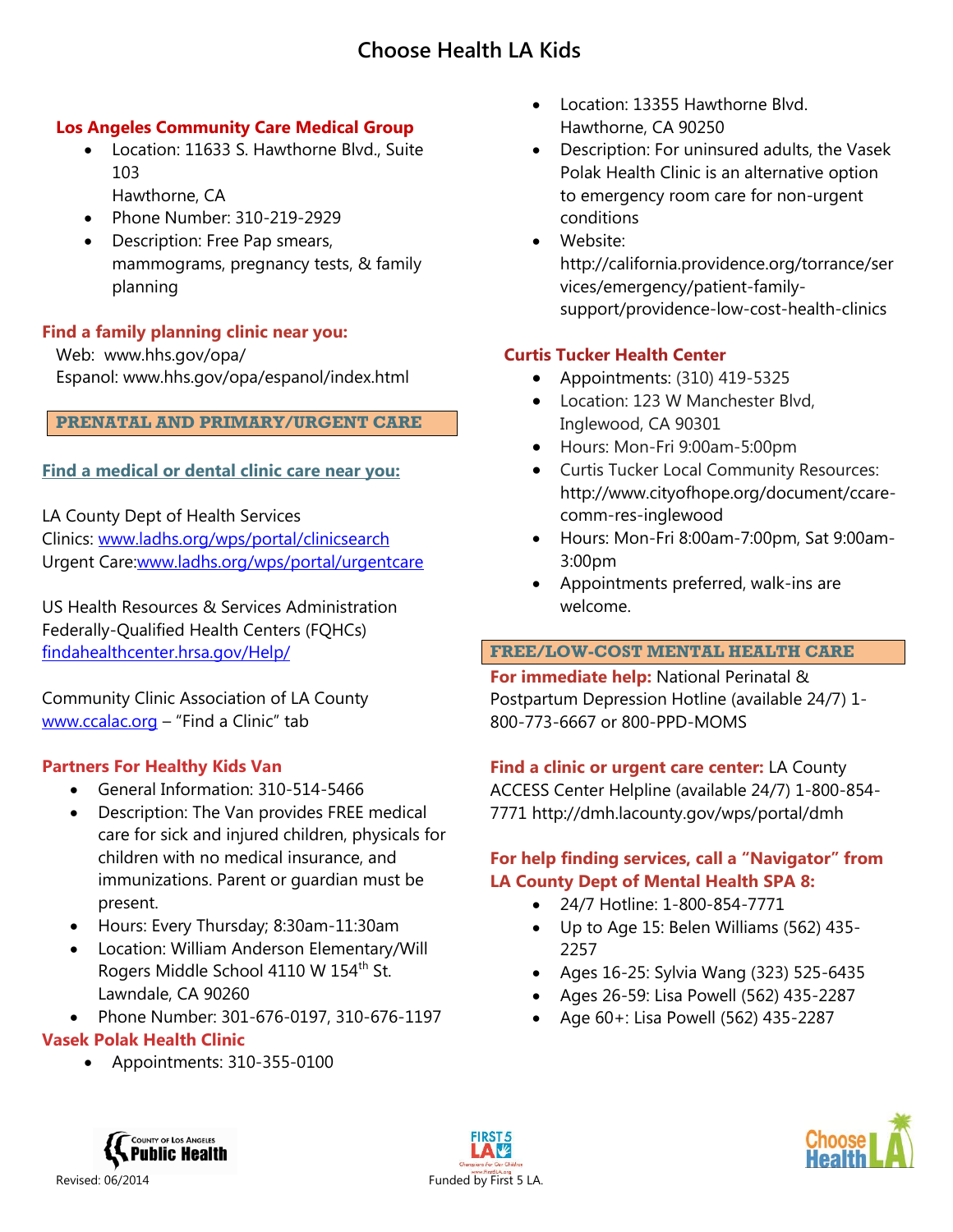#### **SUBSTANCE USE TREATMENT**

### **Tobacco Use Treatment – Smoker's Helpline:**

*Free nicotine replacement patches for LA County*

- English: 800-NO-BUTTS
- Spanish: 800-45-NO-FUME
- Ask for: Chinese, Vietnamese, Korean
- Web: [www.californiasmokershelpline.org/](http://www.californiasmokershelpline.org/) or Los Angeles County <http://www.laquits.com/>
- Cost: Free

### **Drug & Alcohol Use Treatment:**

- Referrals: 800-564-6600
- Web: <http://publichealth.lacounty.gov/sapc/>

#### **COMMUNITY ASSISTANCE PROGRAMS**

### **Women, Infants & Children (WIC)**

- Registration: 888-942-2229
- Website: [http://www.phfewic.org,](http://www.phfewic.org/) www.wicprograms.org
- Services: Provides breastfeeding support, nutrition education and food for children 0- 5 and pregnant/breastfeeding women.
- Cost/Insurance: Free for those who qualify.

### **Cal-Fresh**

- Website: [http://www.calfresh.ca.gov](http://www.calfresh.ca.gov/)
- To apply online: http://www.benefitscal.org
- Services: The CalFresh Program, federally known as the Supplemental Nutrition Assistance Program (SNAP), can add to your food budget to put healthy and nutritious food on the table.
- Phone: 877-847-3663 (FOOD)

#### **HOUSING**

## **Dept. of Housing and Urban Development Public Housing Agency**

• Rental housing for eligible low-income families, the elderly, and persons with disabilities.PHA:





Hawthorne Housing - Dept of Housing & Community Development

- Phone: (310)349-1603
- Address: 4455 West 126th Street Hawthorne, CA 90250

### Inglewood

- Phone: (310)412-5221
- Address: One Manchester Boulevard Suite 750 Inglewood, CA 90301

### **Public Housing Agency CA 082**

- Registration: (310) 412-5221
	- Website: [http://www.hud.gov/offices/pih/pha/contact](http://www.hud.gov/offices/pih/pha/contacts/states/ca.cfm) [s/states/ca.cfm](http://www.hud.gov/offices/pih/pha/contacts/states/ca.cfm)
- Location(s): One Manchester Boulevard, Suite 750, Inglewood, CA 90301

### **FIRST 5 LA RESOURCES**

### **Welcome Baby**

- General Information: (310) 673-4660
- Website: [http://www.first5la.org/Welcome-](http://www.first5la.org/Welcome-Baby)[Baby](http://www.first5la.org/Welcome-Baby)
- Location(s):

Centinela Hospital Medical Center 555 E. Hardy Street, Inglewood, CA 90301

General Information: (310) 900-8900 St. Francis Medical Center 3630 East Imperial Highway, Lynwood, CA 90262

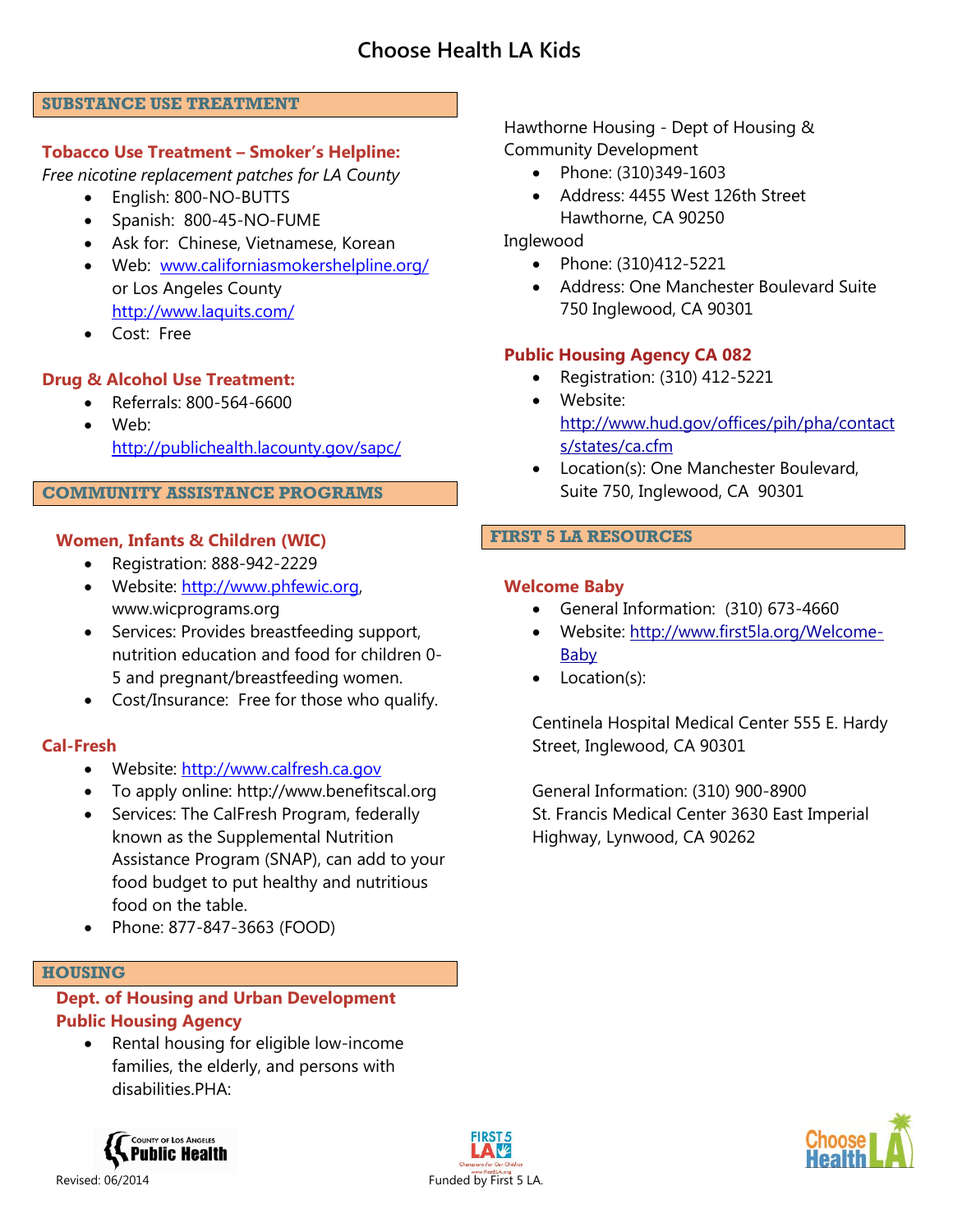# **Choose Health LA Kids Nutrition and Healthy Lifestyle Resources for Families with Children Lawndale, Hawthorne, Inglewood**

## **Women, Infants & Children (WIC)**

- Registration: 888-942-2229
- Website: [http://www.phfewic.org,](http://www.phfewic.org/) www.wicprograms.org
- Services: Provides breastfeeding support, nutrition education and food for children 0- 5 and pregnant/breastfeeding women.
- Cost/Insurance: Free for those who qualify.
- Location(s):

Lawndale Location

- Hours: Mon, Tue, Thur 9:15am-5:30pm, Wed 11am-7:15pm, Fri 10-5:30
- WIC Hawthorne-1562 Hawthorne Blvd.Lawndale, CA 9026

Hawthorne Location

- Hours: Mon, Tue, Thur 8:30am-5:30pm, Wed 10am-7:15pm, Fri 10-5:30
- WIC 117<sup>th</sup> St-4455 W. 117th St. Hawthorne, CA - 90250

Inglewood Location

- Hours: Monday, Tuesday, Thursday 8:30 am - 5:30 pm, Wednesday 10 am - 7:15 pm, Friday 10 am - 5:30 pm
- 100 S. Market Street, Inglewood, CA 90301

# **Cal-Fresh**

- Website: [http://www.calfresh.ca.gov](http://www.calfresh.ca.gov/)
- To apply online: http://www.benefitscal.org
- Services: The CalFresh Program, federally known as the Supplemental Nutrition Assistance Program (SNAP), can add to your food budget to put healthy and nutritious food on the table.
- Phone: 877-847-3663 (FOOD)

# **Other Nutrition Education Program**

# Champions For Change

 Description: The Nutrition Education Obesity Prevention Program provides free nutrition education and cooking classes in Lawndale.

- Information: 310-973-1300 ext.50053
- Website: [http://lesd](http://lesd-ca.schoolloop.com/championsforchange)[ca.schoolloop.com/championsforchange](http://lesd-ca.schoolloop.com/championsforchange)

# Social Justice Learning Institute

- communities to achieve health and educational equality.
- Website: [www.sjli.org](http://www.sjli.org/)

# Lawndale Elementary School District (Choose Health LA Kids)

- Description: This obesity prevention project implements community-based public education, skill-building and environmental change to promote healthier lifestyles to children ages 0-5 and their families.
- Contact: Christina (310) 973-1300 X 50161
- Website (for current classes): [http://lesd](http://lesd-ca.schoolloop.com/chlakids)[ca.schoolloop.com/chlakids](http://lesd-ca.schoolloop.com/chlakids)

## **Farmers' Markets**

## Lawndale Farmer's Market

- Information: 310-679-3306
- Hours: Every Wednesday from 2pm-7pm
- Payment: Varies from vendor to vendor
- Location: Near Lawndale Civic Center
147th St. and Hawthorne Blvd.

## Hawthorne Del Aire Certified Farmer's Market

- Hours: Rain or Shine. Every Saturday from 9:00am-1pm
- Payment: Cash, credit varied, WIC accepted by some farmers, no EBT/Cal fresh.
- Contact: [Susan@CaliforniaProduced.com](mailto:Susan@CaliforniaProduced.com)
- Location:13500 Aviation Blvd. Hawthorne, Ca 90250

Parking Lot of the Da Vinci Charter School Cross streets Aviation & W 135th Street

## Westchester Farmers Market

- Information: (310) 582-5850
- Hours: Wednesdays 8:30 am 1 pm



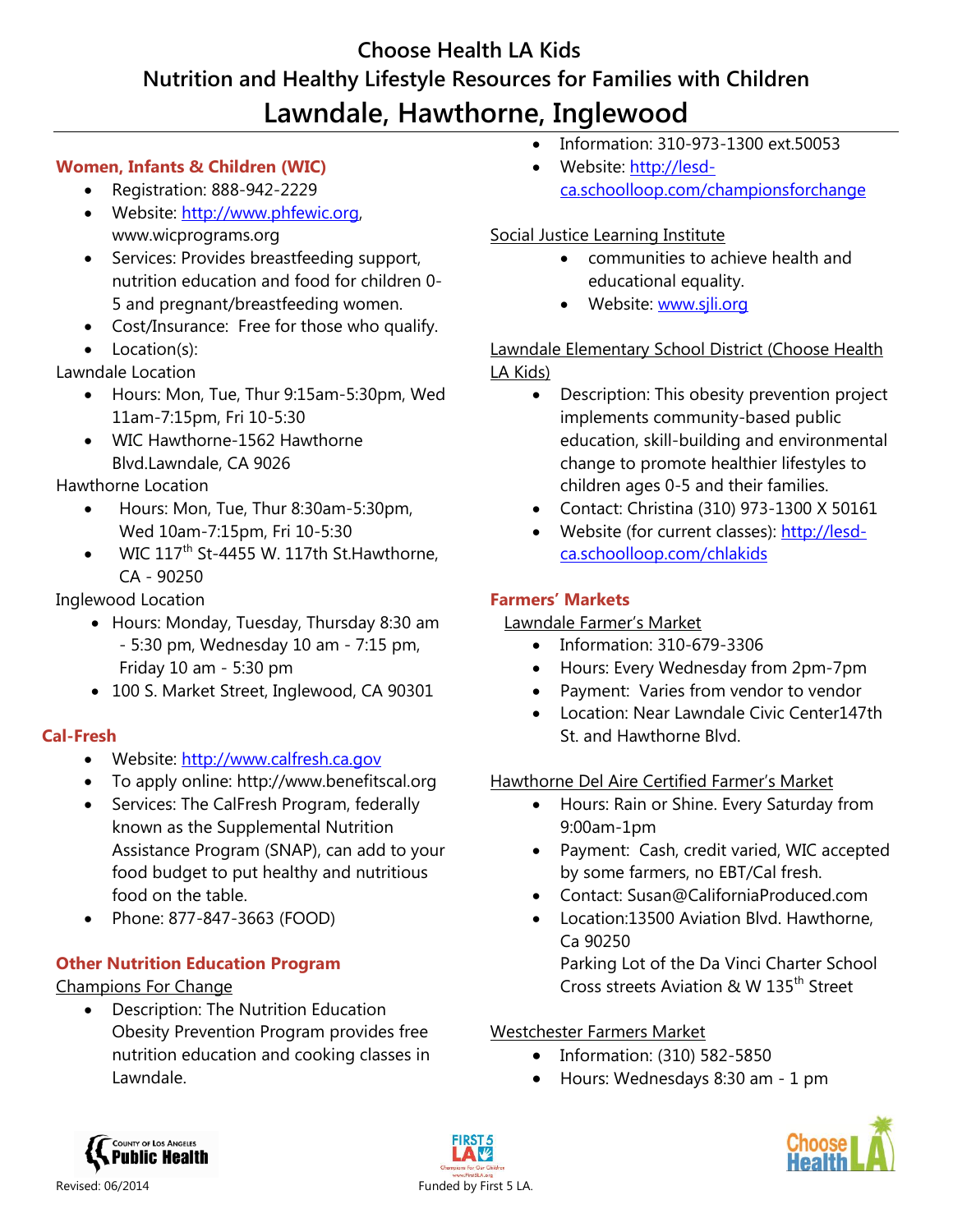- Payment: EBT/Cal-Fresh accepted
- Location: 7000 W. Manchester Avenue, Los Angeles, CA 90045

## **Community Gardens**

Hawthorne Community Garden

- Website: cityofhawthorne.com
- Description: There are 24 garden plots of 10' by 25' each. The plots are leased on a firstcome first-serve basis for a one year period. Each gardener is responsible for the upkeep of their own plot.
- Location: 12625 Grevillea Avenue, Hawthorne, CA

# Lawndale Community Garden

- Information: Kari Conley-Bell (310) 973-3283
- Website: http://www.lawndalecity.org/HTML/DEPTHT ML/CSD/McKenzieGarden.html
- Description: 20' X 20' garden plots, water, storage sheds, picnic area, porta potty restroom, green waste receptacle. Can lease plots for a nominal annual fee.
- Hours: Dawn to Dusk every day
- Location: 4324 W. 160th Street Lawndale, CA. 90260

# Inglewood Community Garden

- Website: [http://lagardencouncil.org](http://lagardencouncil.org/)
- Location: Queen Park Learning Garden 652 E. Queen Street, Inglewood, CA 90301 (In Queen Park, on E. Queen Street, between N. Prairie Avenue and S. Hillcrest Boulevard)

# **Farm Basket Programs**

# Community Services Unlimited

Website: [http://csuinc.org](http://csuinc.org/)

# South Central Farmers

Website: [http://southcentralfarmers.com](http://southcentralfarmers.com/)

## Inglewood Farm Basket Program

- Description: Through the Community Supported Agriculture (CSA), the Social Justice Learning Institute can deliver bags and boxes of produce to Inglewood residents. Residents outside of Inglewood may pick up produce when desired. The produce is between 6-9 lbs. from \$10-\$20. You may subscribe weekly, biweekly or monthly.
- Inglewood Empowerment Across from 10500 S. Yukon Ave. (323) 952-3466
- Inglewood, Queen Park 652 E. Queen St. (323) 633-4118
- To apply: http://www.sjli.org/program/healthequity/community-supported-agriculture

# **Food Bank/Service Programs**

# The House of Yahweh

- Location: 4046 Marine Ave, Lawndale, CA
- Telephone: 310-675-1384
- Services: Food outreach, transitional shelter and thrift shops.

# Commodities Free Food Program

- Information: (310) 973-3270
	- Website: http://www.lawndalecity.org/HTML/DEPTHT ML/CSD/commoditiesprogram.html
- Services: Food is given to those who qualify through Emergency Food Assistance (EFAP) eligibility guidelines
- Hours: Every Wednesday at 10:00am until food runs out
- Cost: Free for those who qualify
- Location: At the community center 14700 Burin Avenue, Lawndale, CA 90260

## Project Needs

• Information: 310-370-4319





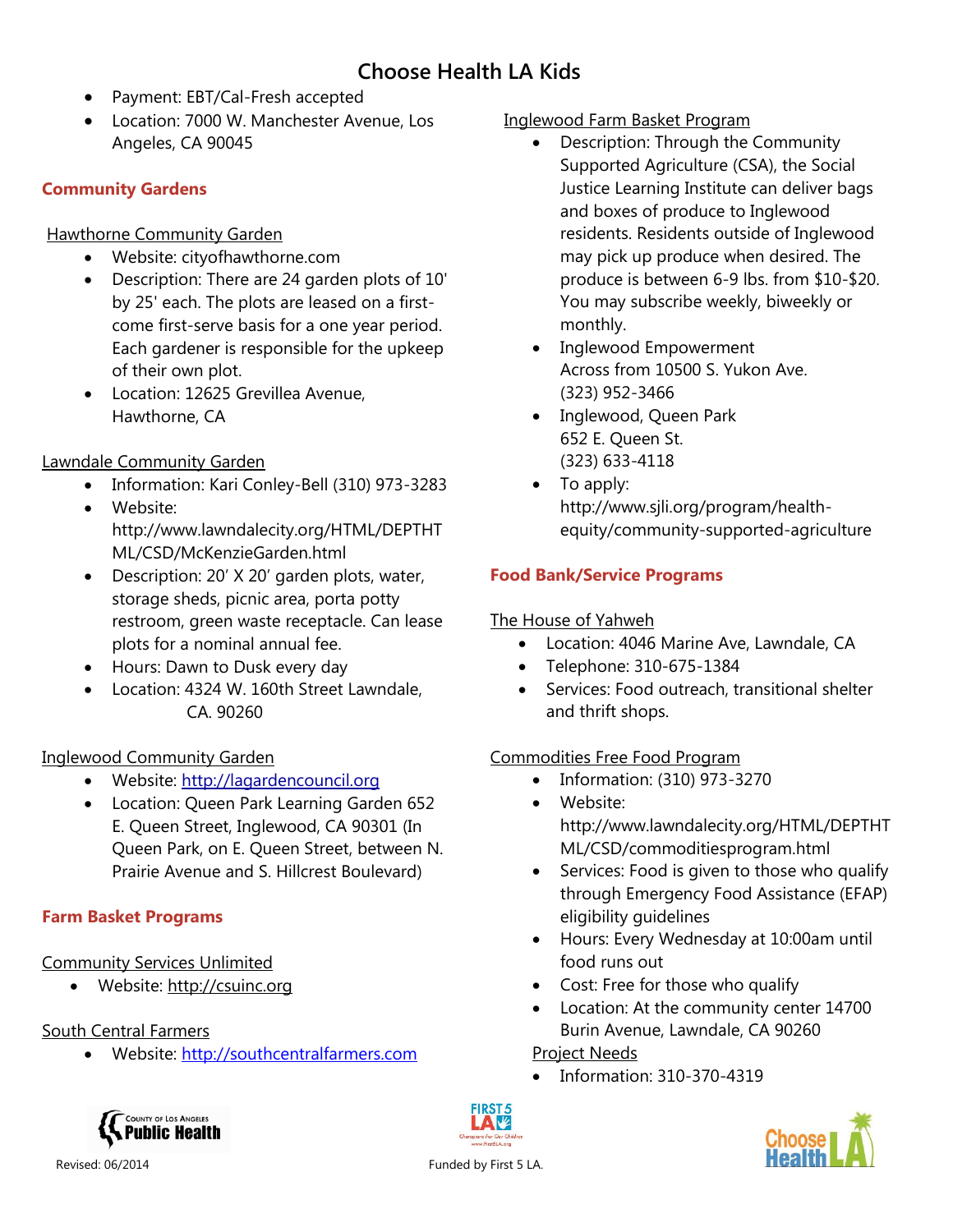- Hours: Every  $1^{st}$  &  $3^{rd}$  Thursday of the month from 9:00am-11:00am
- Location: 2600 Nelson Avenue Redondo Beach, CA 90278

## Food Pantry LAX

- Information: 310-677-5597
- Hours: Tuesday's & Friday's from 11:00am-12:30pm
- Location: 355 E. Beach St. Inglewood, CA 90302

## Hope Chapel

- Information: 310-970-9023
- Location: 13560 S. Hawthorne Blvd. Hawthorne, CA

## Inglewood

- Information: (310) 677-3375
- Hours: Monday Friday 1 3 pm
- Location: Salvation Army Inglewood 324 E. Queen Street, Inglewood, CA 90301

### **CHOOSE HEALTH LA RESTAURANTS**

**To locate Choose Health LA Restaurants in your community please visit: [http://www.choosehealthla.com/eat](http://www.choosehealthla.com/eat-healthy/restaurants/)[healthy/restaurants/](http://www.choosehealthla.com/eat-healthy/restaurants/)**

*Price range is approximate cost per person for a meal including one drink, tax, and tip*

- \$ Under \$10
- \$\$ \$11 \$30
- $$55$   $$31 $60$
- \$\$\$\$ Above \$61

# **Subway**

- Information: 800-888-4848
- Cuisine: Deli
- Cost: \$
- Check the website for your nearest location.
- Website: [www.subway.com;](http://www.subway.com/) allmenus.com





• There are 6 locations in Inglewood, 7 locations in Hawthorne, and 3 locations in Lawndale.

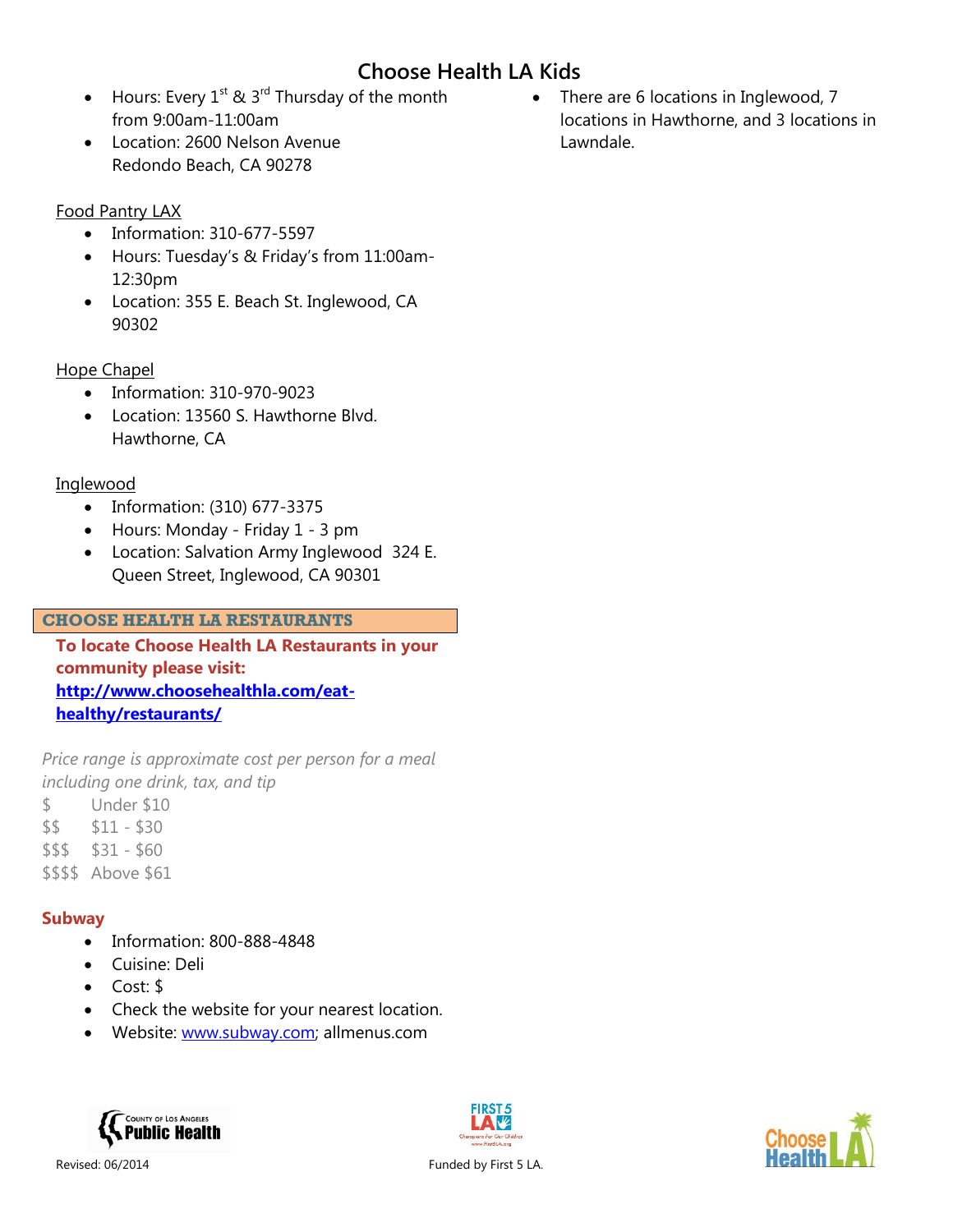# **Choose Health LA Kids Physical Activity and Healthy Lifestyle Resources for Families with Children Lawndale, Hawthorne, Inglewood**

### **Lawndale Community Center**

- Telephone: (310) 973-3270
- Hours: Monday-Thursday 7am-8pm, Friday 7am-4pm, Saturday 10am-2pm
- Indoor Facilities: Multi-purpose room, fitness rooms, computer lab, classroom spaces
- Outdoor Facilities: Outdoor terraces
- Classes: Fitness, dance, games, infant massage and others
- Sports Leagues: Basketball Academy, Football Academy, Youth Soccer, Summer Camps
- Registration: (310) 973-3270
- Cost: varies
- Location: 14700 Burin Avenue, Lawndale, CA 90260
- Transportation: Lawndale Beat Bus [http://www.lawndalecity.org/html/depthtml/c](http://www.lawndalecity.org/html/depthtml/csd/Beat.htm) [sd/Beat.htm](http://www.lawndalecity.org/html/depthtml/csd/Beat.htm)

## **Jane Addams Park**

- Telephone: (310) 970-2188
- Website: [http://www.lawndalecity.org/html/depthtml/](http://www.lawndalecity.org/html/depthtml/csd/Parks.htm) [csd/Parks.htm](http://www.lawndalecity.org/html/depthtml/csd/Parks.htm)
- Hours: Monday Friday 3-8 pm, Saturday & Sunday 10am-8pm, Holidays 10am-5pm
- Outdoor Facilities: 2 playgrounds, lighted basketball court, lighted baseball fields and snack bar, picnic facilities, 2 horseshoe pits, 1 wading pool (summer only)
- Location: Jane Addams Park 15114 Firmona Ave. Lawndale, CA 90260

## **Rogers / Anderson Park**

- Telephone: (310) 970-2189
- Website: [http://www.lawndalecity.org/html/depth](http://www.lawndalecity.org/html/depthtml/csd/Parks.htm) [tml/csd/Parks.htm](http://www.lawndalecity.org/html/depthtml/csd/Parks.htm)
- Hours: Monday Friday 3pm-dusk, Saturday & Sunday 10am-dusk, Holidays 10am-5pm
- Outdoor Facilities: Soccer field, 400 meter running track, 2 baseball fields, 6

basketball courts, playground, picnic facilities

- Classes: Pee wee sports, summer camp activities
- Sports Leagues: Soccer
- Location: Rogers/Anderson Park 4161 W. Manhattan Beach Blvd., Lawndale, CA 90260

## **William Green Park**

- Telephone: (310) 371-6930
- Website: [http://www.lawndalecity.org/html/depth](http://www.lawndalecity.org/html/depthtml/csd/Parks.htm) [tml/csd/Parks.htm](http://www.lawndalecity.org/html/depthtml/csd/Parks.htm)
- Hours: Monday Friday 3-8 pm, Saturday & Sunday 10am-8pm, Holidays 10am-5pm
- Indoor Facilities: 2 community rooms, Multi-use meeting room
- Outdoor Facilities: 2 playgrounds, lighted baseball field, 4 lighted basketball courts, 2 horseshoe pits
- Classes: Green Park's Homework Club, Young Rembrandts Art Program
- Sports Leagues: Lawndale Little League, Lawndale Football League
- Location: William Green Park 4558 W. 168th Street, Lawndale, CA 90260

## **Hopper Park**

- Telephone: N/A
	- Website: [http://www.lawndalecity.org/html/depth](http://www.lawndalecity.org/html/depthtml/csd/Parks.htm) [tml/csd/Parks.htm](http://www.lawndalecity.org/html/depthtml/csd/Parks.htm)
- Hours: Daily 8am dusk, Holidays 10am-5pm
- Outdoor Facilities: Playground equipment, climbing boulder, covered café tables and picnic benches, checkers/chess tables
- Walk/Jog Facilities: Winding sidewalk
- Location: Hopper Park 4418 W. 162nd Street, Lawndale, CA 90260





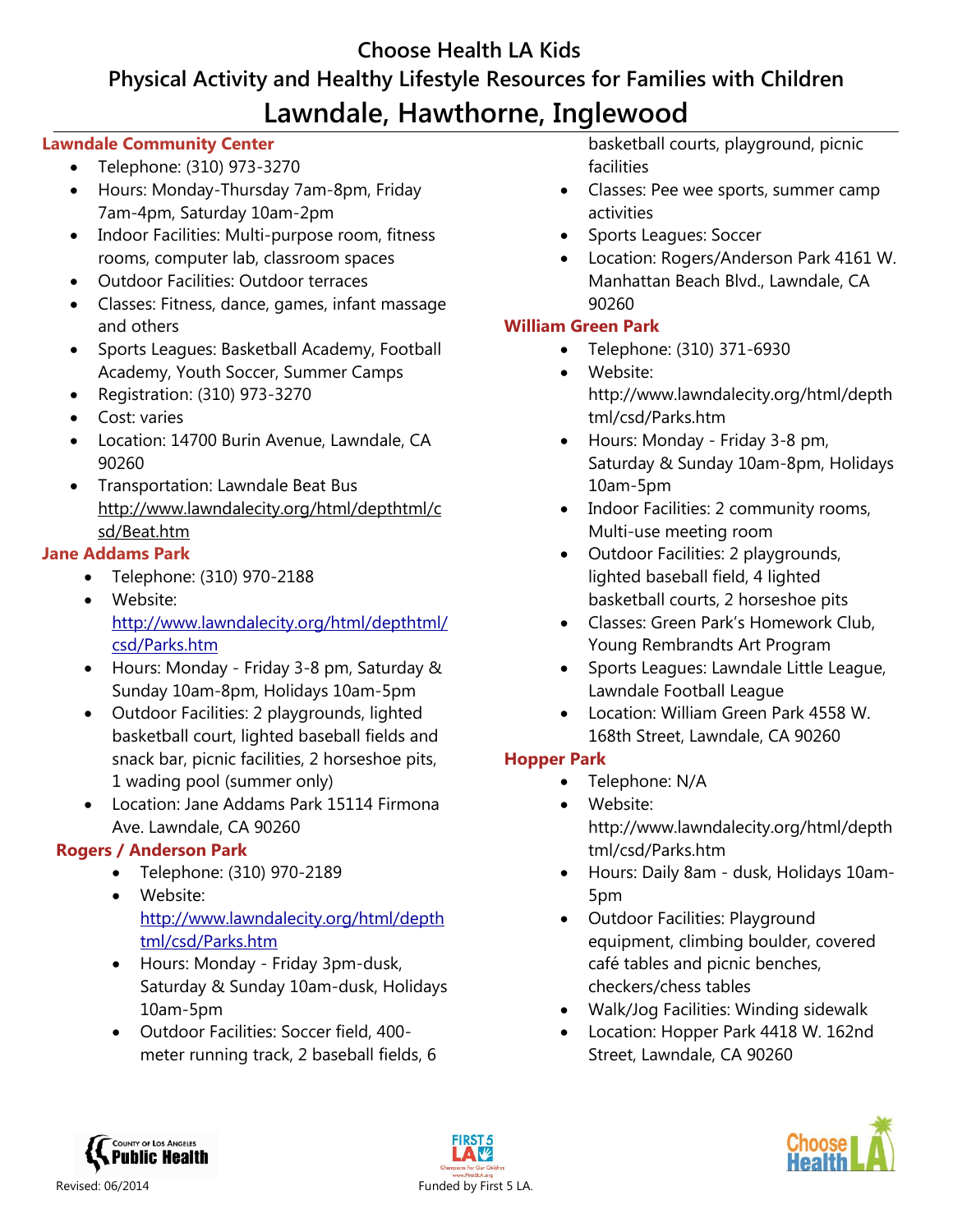## **Frank Hogan Tot Lot**

- Telephone: N/A
- Website:
	- [http://www.lawndalecity.org/html/depth](http://www.lawndalecity.org/html/depthtml/csd/Parks.htm) [tml/csd/Parks.htm](http://www.lawndalecity.org/html/depthtml/csd/Parks.htm)
		- Hours: Daily 8am dusk, Holidays 10am-5pm
- Outdoor Facilities: Playgrounds
- Location: Frank Hogan Tot Lot 4045 West 167th Street, Lawndale, CA 90260 (On Osage Avenue between 167th and 168th Street)

## **Bollinger Memorial Gym:**

- Telephone: (310) 973-3275
- Hours: Monday, Wednesday, Friday 6-10pm, Tuesday, Thursday 7-10pm, Saturday, Sunday 10am-8pm, Holidays 10am-5pm
- Facilities: 1 regulation size basketball court and 2 practice courts, kitchen, conference room, meeting room, game room with pool table, foosball tables, ping pong tables
- Classes: Youth clinics, pee wee sports, summer day camp program
- Sports Leagues: Basketball
- Location: On the campus of Will Rogers Middle School 4040 West 154th Street Lawndale, CA 90260

## **Lawndale Community Center Gym:**

- Telephone: (310) 973-3270
- Hours: Monday Thursday 8am-7pm, Friday 8am-3pm, Saturday 10am-1pm
- Facilities: Free hand weights, cardio and strength training machines

# **AYSO Youth Soccer Leagues**

# Ages: 4-18

Description: Youth Soccer Region 21 Registration: Online Cost: \$120

## **Format/Schedule: [http://www.aysoregion21.org](http://www.aysoregion21.org/)**

# **Hawthorne Recreation Center**

- Information Desk: 310 349-2901
- Website: cityofhawthorne.com
- Classes: http://www.cityofhawthorne.com/depts/pub licworks/commservices/class\_schedule.asp
- Location: City Hall 4455 W. 126th Street
Hawthorne, CA 90250

## **Eucalyptus Park**

- Information Desk: 310 349-2901
- Website: cityofhawthorne.com
- Outdoor Facilities: 3 formal picnic shelters, picnic tables, BBQ grills, tot lot, wading pool, basketball courts, skatepark. Total Acres 6.2
- Walk/Jog Facilities: Walking Path is a quarter mile long
- Location: 12100 S. Inglewood Ave. Hawthorne, CA 90250

## **Glasgow Park**

- Information Desk: 310 349-2901
- Website: cityofhawthorne.com
- Outdoor Facilities: Picnic Tables, Par Course Equipment.
- Walk/Jog Facilities: Walking path is over  $\frac{3}{4}$ of a mile long. Total Acres 4.7.
- Location: 13500 Glasgow Place. Hawthorne, CA 90250

# **Holly Park**

- Information Desk: 310 349-2901
- Website: cityofhawthorne.com
- Outdoor Facilities: Formal Picnic Shelter, BBQ Grills, Picnic Tables, Tot Lot, Wading Pool, Lighted Tennis Courts, 2 Baseball Fields, Horseshoes, Shuffleboard, Basketball Courts, Croquet. Total Acres 10.3
- Location: 2058 W. 120th St. Hawthorne, CA 90250

# **Holly Glen Park**

- Information Desk: 310 349-2901
- Website: cityofhawthorne.com
- Outdoor Facilities: BBQ Grills, Picnic Tables, Tot Lot, Wading Pool, Lighted Tennis Courts, Basketball Court. Total Acres 1.0
- Location: 5255 W. 137th St. Hawthorne, CA 90250



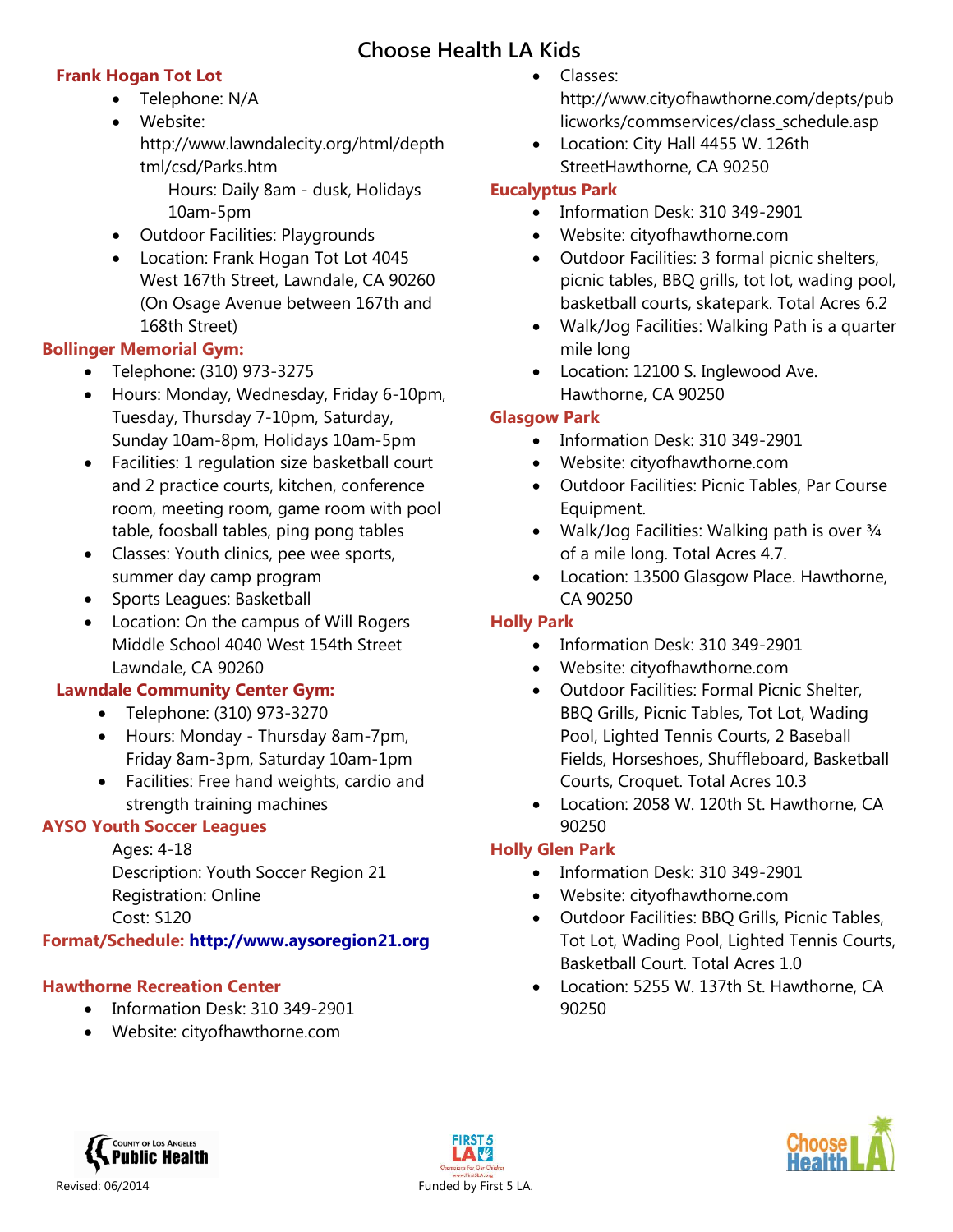### **Jim Thorpe Park**

- Information Desk: 310 349-2901
- Website: cityofhawthorne.com
- Outdoor Facilities: Picnic Tables, Tot Lot, Wading Pool, Basketball Courts, Handball Courts, 2 Baseball Fields, Lighted Tennis Courts. Total Acres 8.9
- Location: 14100 S. Prairie Ave. Hawthorne, CA 90250

## **Memorial Park**

- $\bullet$  Information Desk: 310 349-2901
- Website: cityofhawthorne.com
- Facilities: BBQ Grills, Formal Picnic Area, Indoor Facilities, Tot Lot, Wading Pool, Lighted Tennis Courts, Basketball Courts, Boccie Courts, Par Course Equipment. Total Acres 13.5
- Location: 3943 El Segundo Blvd. Hawthorne, CA 90250

# **Ramona Park**

- Information Desk: 310 349-2901
- Website: cityofhawthorne.com
- Outdoor Facilities: Picnic Tables, Tot Lot, Wading Pools, Horseshoes, Shuffleboard, Basketball Courts, Croquet. Total Acres 5.7
- Location: 4662 W. 136th St. Hawthorne, CA 90250

# **Zela Davis Park**

- Information Desk: 310 349-2901
- Website: cityofhawthorne.com
- Outdoor Facilities: Picnic Tables and Tot Lot
- Location: 3650 W. 133rd St. Hawthorne, CA 90250

# **Bicentennial Park**

- Information Desk: 310 349-2901
- Website: cityofhawthorne.com
- Outdoor Facilities: 2 Lighted Tennis Courts
- Location: 13110 S. Doty Ave. Hawthorne, CA 90250

# **Betty Ainsworth Sports Center**

- Telephone: 310-349-1640
- Location: 3851 W. El Segundo Blvd.
Hawthorne, CA 90250
- Family Open Play Basketball
- Cost: 1\$ for everyone 16 and over; \$0.50 for children under 15
- Hours: Weekdays 3:00pm-5:30pm, days will vary each week, so call for the week's schedule.
- Website: cityofhawthorne.com

## **Aquatics Program**

- Telephone: 310-970-7228
- Website: cityofhawthorne.com
- Location: 12501 Inglewood Ave. Hawthorne, CA 90250 (North of El Segundo Blvd.)

## **Track or Tennis Courts**

- Description: 2 Lighted Tennis Courts
- Lights After Dark: Lighted
- Location: Bicentennial Park 13110 S. Doty Ave. Hawthorne, CA 90250

# **Fairfield Family YMCA**

- Telephone: 562-423-0491
- Website: http://www.lbymca.org/
- Hours: Mon-Thurs. 6:00am-10:00pm; Fri 6:00am-8:00pm; Sat 8:00am-3:00pm; Sun Closed
- Costs: Rates vary depending on type of membership, however financial assistance available for those who qualify
- Location: 949 Atlantic Ave. Long Beach, CA 90805

## **AYSO Youth Soccer Leagues**

- Ages: Boys and Girls 4-18
- Registration: www.eayso.org
- Cost: \$110/per player in April, late registration May & June is \$120/per player
- Website: [www.aysoregion21.org](http://www.aysoregion21.org/)

# **Inglewood**

## **Lockhaven Center**

- Telephone: (310) 412-5391
- Indoor Facilities: 1 community center 2 story building
- Outdoor Facilities: 1 playground



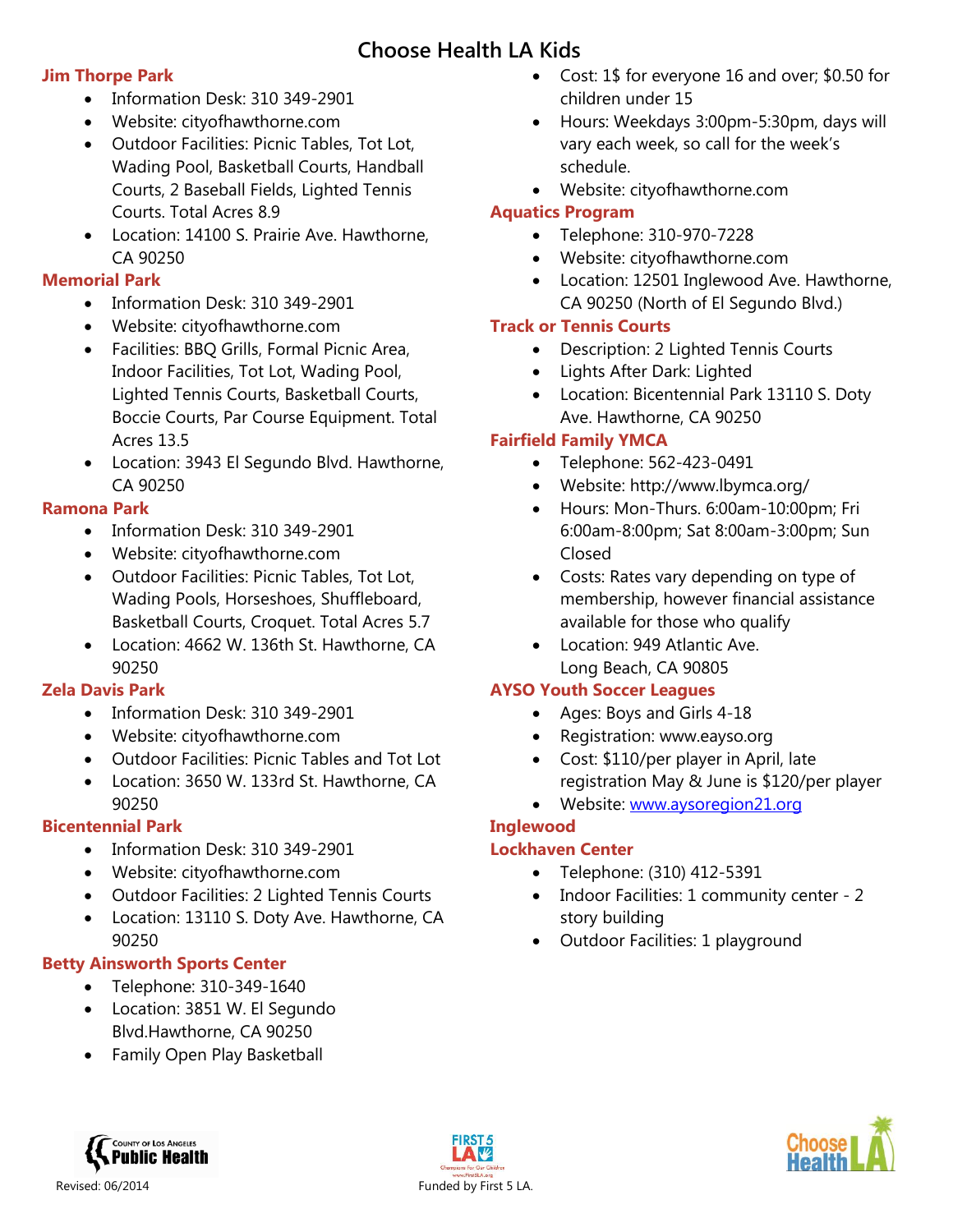### **Ashwood Park**

- Telephone: (310) 412-5370
- Outdoor Facilities: 2 playgrounds, 2 tennis courts, 1 full basketball court, 1 volleyball court, 2 picnic areas, 1 wading pool
- Location: 201 South Ash Avenue

## **Center Park**

- Telephone: (310) 412-5391
- Outdoor Facilities: 1 playgrounds,1multipurpose playing field
- Location: 3660 West 111th Street

## **Centinela Adobe Park**

- Telephone: (310) 649-6272
- Indoor Facilities: 1 restored Historic 1830 Centinela Adobe house, 1 museum,1 restored Victorian Daniel Freeman office building (Buildings and grounds are open only on Wednesday and Sunday from 2 - 4 pm).
- Location: 7634 Midfield Avenue

## **Circle Park**

- Telephone: (310) 412-5391
- Location: 8300 Fifth Avenue

# **Darby Park**

- Telephone: (310) 412-5391
- Hours: Monday -Friday 8 am 8 pm, Saturday, 9 am - 5 pm
- Indoor Facilities: 1 ADA-compliant Multipurpose Recreation Building of 20,900 square feet (including gymnasium/full basketball court, weight room, sauna, meeting rooms, pool room, park office, snack bar/kitchen, ADA-compliant restroom, large entry) with parking lot.
- Outdoor Facilities: 2 playgrounds, 2 tennis courts, 1 paddle tennis court, 4 halfbasketball courts, 1 outdoor handball court, 2 lighted softball/football/ soccer fields, 1 wading pool, 2 picnic areas, 1 Skate park
- Location: 3400 West Arbor Vitae Street

# **Grevillea Park**

- Telephone: (310) 412-5504
- Location: 231 South Grevillea Avenue

# **North Park**

Telephone: (310) 412-5370

- Outdoor Facilities: 2 playgrounds, 3 tennis courts, 1 picnic area
- Location: 625 East Hargrave Street

## **Queen Park**

- Telephone: (310) 412-5370
- Indoor Facilities: 1 recreation office
- Outdoor Facilities: 1 playground, 1 wading pool,1 picnic area
- Location: 652 East Queen Street

## **Rogers Park**

- Telephone: (310) 412-5504
- Hours: Monday Friday 8 am 10 pm, Saturday 8 am - 5 pm
- Indoor Facilities: 1 multipurpose recreation building, 33,500 square feet, including gymnasium/basketball court with bleachers, auditorium for classes/productions, portable boxing ring, weight room, pool room, table tennis, meeting rooms, handball court, snack bar/kitchen, park office, outdoor preschool area
- Outdoor Facilities: 1 playground, 2 lighted tennis courts,1 picnic area,1 full basketball court, 1 lighted Little League baseball field, 1 lighted football/soccer field, 1 wading pool
- Location: 400 West Beach Avenue

# **Siminski Park**

- Telephone: (310) 412-5504
- Indoor Facilities: 1 ADA-compliant Community Center with offices, billiards, weight training
- Outdoor Facilities: 2 playgrounds, 1 full basketball court, 2 picnic areas
- Location: 9717 Inglewood Avenue

# **Edward Vincent Park**

- Telephone: (310) 412-5370
- Indoor Facilities: 1 Veteran's Memorial Building, 1 pool complex (Olympic size adult pool, 3-foot-deep youth training pool, toddler's wading pool, renovated bathhouse with ADA restrooms), 1 ramped community playhouse, 1 ramped multipurpose facility, 1 outdoor amphitheater, 1 park maintenance building





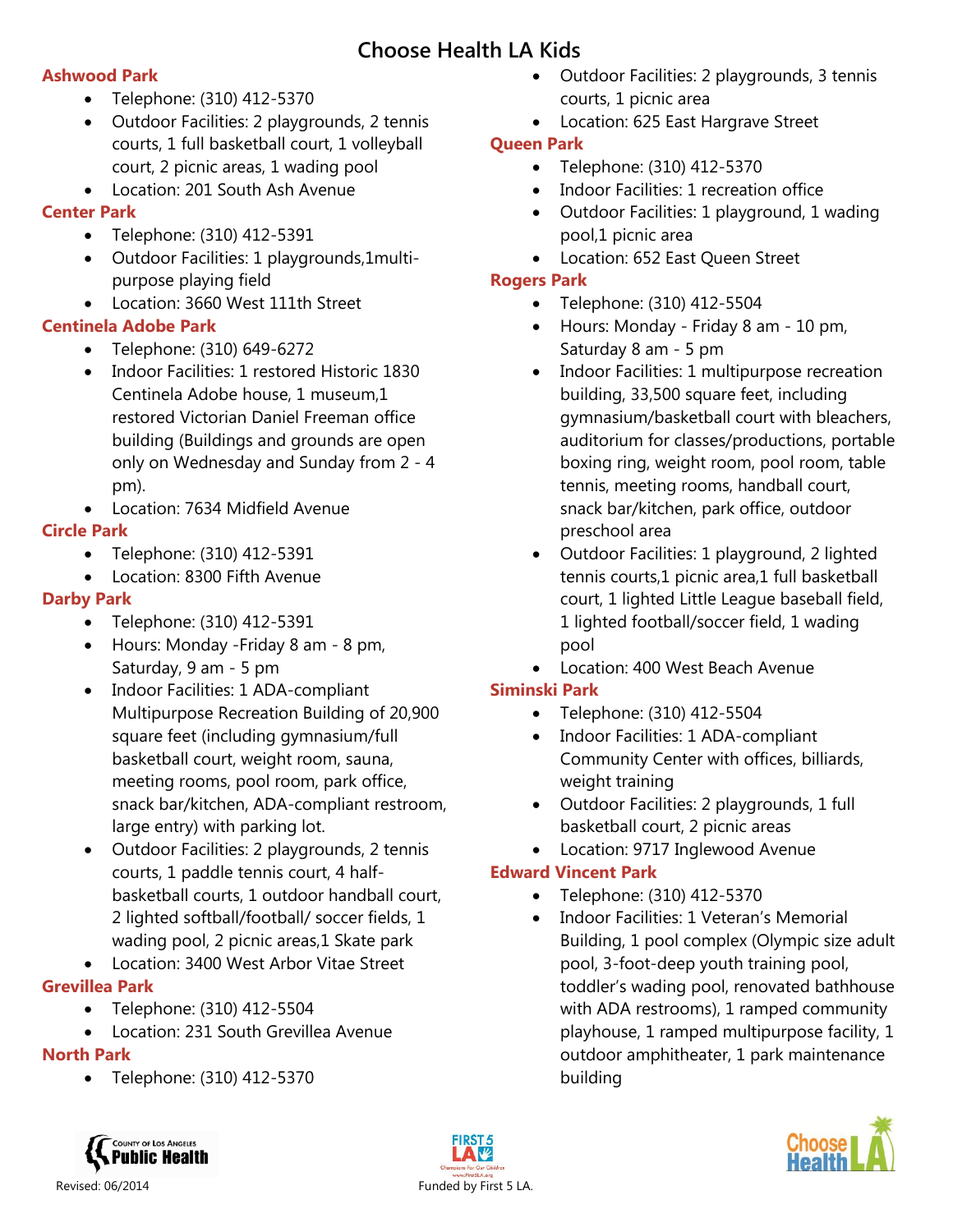Outdoor Facilities: 5 playgrounds (East, Main picnic area, Dennis the Menace 1 & 2, Tot Lot), 8 tennis courts, 3 picnic areas, 2 full basketball courts, 2 lighted and fenced softball fields, 2 lighted and fenced football/soccer fields, 1 pool complex (1 Olympic regulation-size swimming pool, 1 training pool, 1 wading pool, ADAcompliant bathhouse)

Location: 700 Warren Lane

### **Track or Tennis Courts**

• Location: Ashwood Park (2), Darby Park (2), North Park (3), Rogers Park (2), Edward Vincent Park (8)

### **Bike Path**

- Description: Bike path goes from Manhattan Beach to Marina del Rey and past airport for great views of planes
- Cost: Free
- Location: The Pier Ride starts at Manhattan Beach Pier

### **Walking/Hiking Trail**

 Location: Dockweiller State Beach at El Segundo, CA and Baldwin Hills Scenic Overlook at Culver City

### **AYSO Youth Soccer Leagues**

- Ages: 4 19
- Description: AYSO provides quality youth soccer programs where everyone builds positive character
- Registration: Online. [https://www.eayso.org](https://www.eayso.org/)
- Cost: \$175
- Format/Schedule: 1 2 times per week





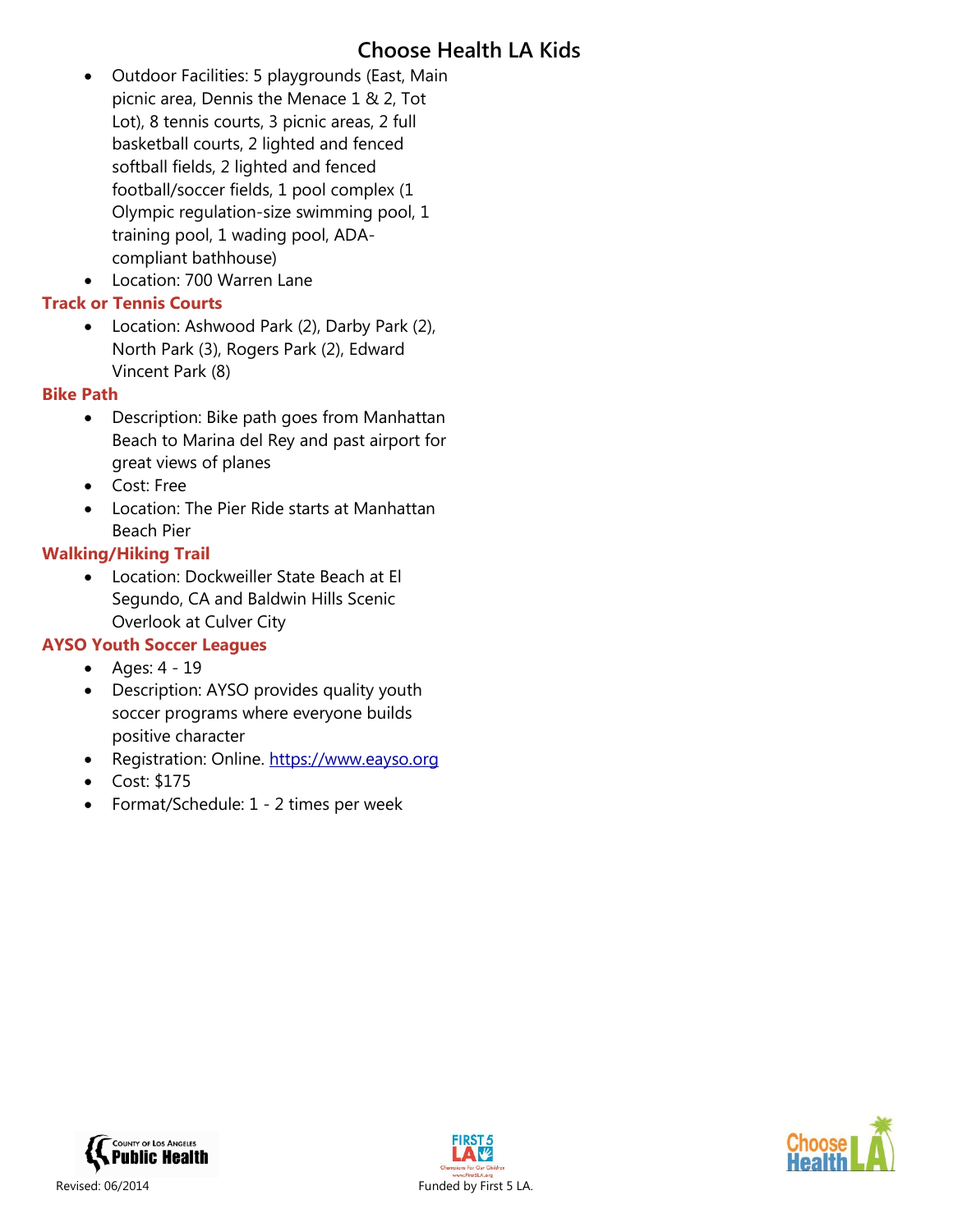# **Choose Health LA Kids Free/Low-Cost Resources for Pregnant/Postpartum Women Lawndale, Hawthorne, Inglewood**

#### **BREASTFEEDING SUPPORT**

#### **Breastfeeding Resource Directory:**

• Web: lists classes, consultants, etc. <http://breastfeedla.org/resources-directory>

### **La Leche League Helpline (available 24/7):**

 Call: 1-877-4-LALECHE (1-877-452-5324) <http://www.breastfeedinghelpline.com/>

### **WIC Breastfeeding Help Line:**

- Telephone: (888) 278-6455
- Cost: Free
- Hours: 8:00am-6:00pm Mon-Fri; with answering machine after hours
- Languages: several bilingual paraprofessionals available who are Certified Lactation Educators
- Description: Staff trained to answer questions and triage breastfeeding problems. Additionally, participants receiving Breastfeeding Peer Counseling services have access to an "on-call" Lactation Consultant until 9:00 p.m. every night including weekends.

### **WIC Breastfeeding Support:**

- Registration: 888-942-2229
- Website: [http://www.phfewic.org,](http://www.phfewic.org/) www.wicprograms.org
- Services: Provides breastfeeding support, nutrition education and food for children 0- 5 and pregnant/breastfeeding women.
- Cost/Insurance: Free for those who qualify.
- Lawndale:
	- o Hours: Mon, Tue, Thur 9:15am-5:30pm, Wed 11am-7:15pm, Fri 10- 5:30
	- o Location(s): WIC Hawthorne-1562 Hawthorne Blvd.Lawndale, CA 90260
- Hawthorne
	- o Hours: Mon, Tue, Thur 8:30am-5:30pm, Wed 10am-7:15pm, Fri 10- 5:30
- $\circ$  Location(s): WIC 117<sup>th</sup> St-4455 W. 117th St.
Hawthorne, CA – 90250
- Inglewood
	- o Hours: Monday 2 4 pm
	- o Languages: English
	- o Location(s): 100 S. Market Street, Inglewood, CA 90301

#### **South LA Health Projects**

- Phone: 323-757-7244
- Location: 2930 W. Imperial Highway, Suite 601, Inglewood, CA 90303
- Descrition: Breastfeeding Peer Counseling, Breastfeeding telephone helpline, breastfeeding support groups, breast pumps, and more.

#### **Breastfeeding Classes**

- Information: 310-496-4954
- Website: http://southbaybreastfeedingsupport.com
- Cost/Insurance: See website for details
- Referral: None required
- Location(s): 3812 Sepulveda Blvd. Suite 235, Torrance, CA 90505

### **Soul Food For Your Baby (Resource)**

- Website:
	- [http://www.soulfood4yourbaby.org/pdf/Bre](http://www.soulfood4yourbaby.org/pdf/BreastfeedingResourceListing.pdf) [astfeedingResourceListing.pdf](http://www.soulfood4yourbaby.org/pdf/BreastfeedingResourceListing.pdf)

#### **BABY FRIENDLY HOSPITALS**

#### **Harbor UCLA Medical Center**

- Website: [http://www.harbor-ucla.org](http://www.harbor-ucla.org/)
- Telephone: 310-222-2911
- Location: 1000 W. Carson Street, Torrance, CA 90509